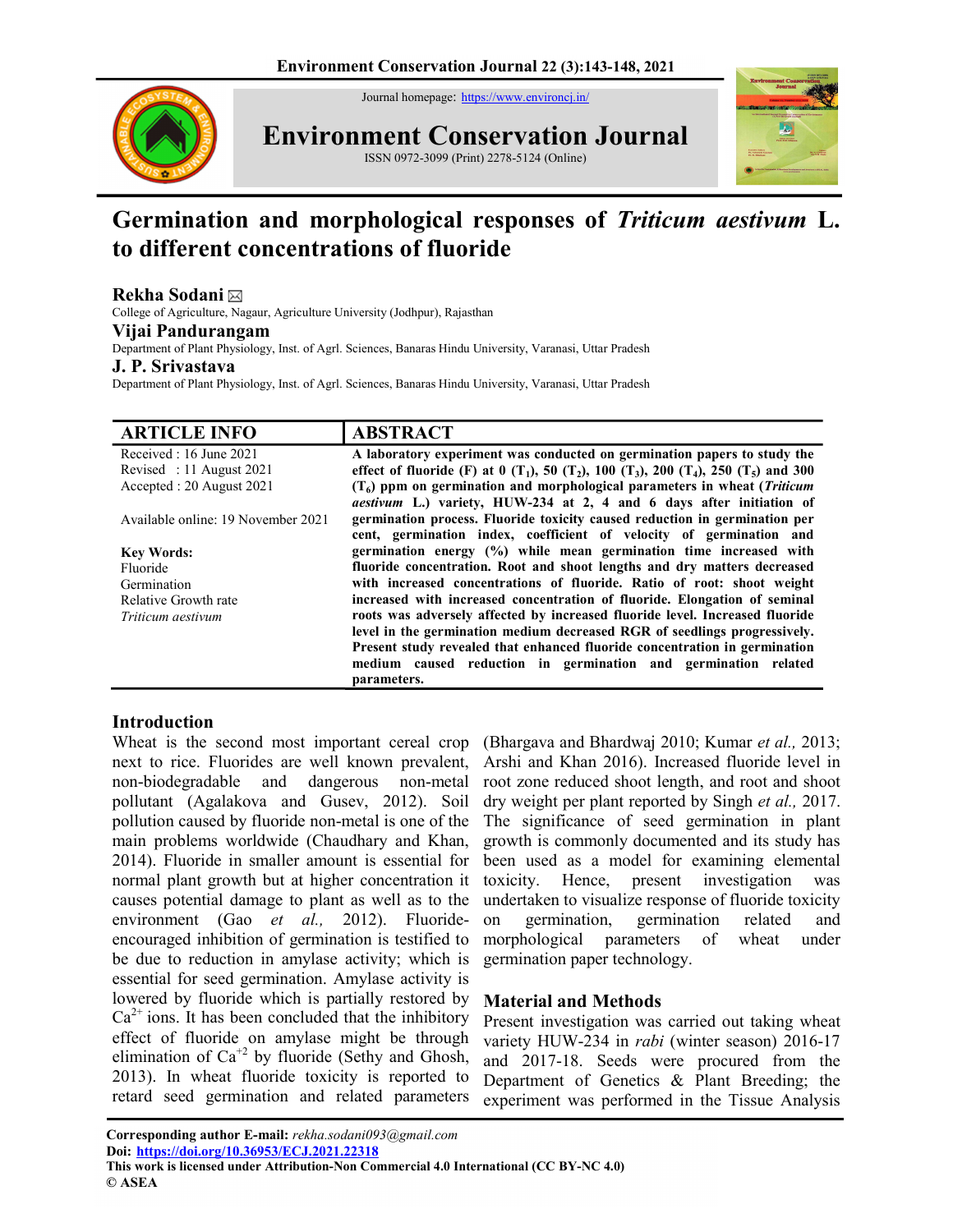Lab of the Department of Plant Physiology, Institute of Agricultural Sciences, Banaras Hindu University, Varanasi.

### Germinating seeds on germination paper

A germination paper was placed on butter paper sheet in such a way that lower 4 cm portion of germination paper was not covered by the butter paper. Papers were fully saturated with sodium fluoride solution containing  $0(T_1)$ , 50  $(T_2)$ , 100  $(T_3)$ , 200  $(T_4)$ , 250  $(T_5)$  and 300  $(T_6)$  ppm fluoride, prepared by dissolving required amounts of NaF in distilled water. Seeds were placed on germination paper sheets 15 cm above bottom line at equal distance. Another germination paper sheet of same size was again put over it and moistened with NaF solution of the respective concentration. Butter paper extended on the top of the germination paper was folded inside and rolled. Rolls were placed in a 500 mL beaker containing same concentration of fluoride solution in such a way that bottom portion of roll, which was not covered by butter paper, remained inside solution. Seeds were allowed to germinate at room temperature. Observations were recorded at 2, 4 and 6 days after initiation of germination process by unrolling germination papers.

#### Germination parameters

Germination percentage was calculated by Association of Official Seed Analysis (1983) and germination index (GI) was calculated according to the formulae of Ranal et al., (2009)

Germination index  $(GI) = (G_1 \times N_1) + (G_2 \times N_2) +$  $(G_3 \times N_3)$ 

Where  $N_1$ ,  $N_2$  and  $N_3$  are the number of germinated seeds on second, fourth and sixth days, and  $G_1$  is the total period of germination, i. e., 6 days,  $G_2$  is 6  $-2 = 4$  and G<sub>3</sub> is 6 - 4 = 2 as total period of germination was six days and observations were recorded at an interval of two days. Coefficient of velocity of germination (CVG) was calculated according to the formulae of Nichols and Heydecker (1968), mean germination time (days) was calculated by the procedure of Ellis and Roberts (1981) and germination energy was calculated at  $6<sup>th</sup>$  day after sowing of seeds by Ruan et al. (2002)

#### Morphological parameters

Root and shoot length (cm) were measured with the help of scale from base to tip. Root and shoot were excised, placed separately in oven (NSW-142) at

105°C for 1 hour then at 65°C till constant weight. Dry weight (mg five seedlings<sup>-1</sup>) was taken at 2, 4 and 6 days after initiation of germination by electrical balance (ADGR-200). Relative growth rate (RGR) of seedlings was calculated using the formula given by Blackman (1919).

## Statistical analysis

Mean values were taken of three independent replication from each treatment. Analysis of variance for CRD was performed by SPSS version 20.0 software. A significant difference among treatments was determined by Duncan's multiple range test.

## Results and Discussion Germination parameters

The effect of different concentration of fluoride on germination parameters are summarized in Table1. The data of Table1 clearly indicate that various concentration of fluoride showed a reduction in germination percentage, germination index, coefficient of velocity of germination and germination energy. Differences in germination parameters of wheat due to fluoride stress were significant with respect to treatment  $(P \le 0.05)$ . SPSS analysis showed significant variance between treatments are showed alphabetically in Table1. Germination is a critical stage in the life of plants (Ahmad et al., 2009). Derangement in germination and seedling growth results in poor crop stand and reduction in crop yield. Presence of ions in excess amounts in germination medium may also result in reduction of seed germination and such evidence is well documented for fluoride. It is reported that excess amount of fluoride in germination medium affects seed germination and related parameters viz. germination per cent, germination index, germination energy, coefficient of velocity and mean emergence time and of seedlings. Such results are available for wheat (Bhargava and Bhardwaj 2010; Kumar et al., 2013; Kumar and Iqbal 2014; Alim et al., 2017) and other crops such as gram (Datta et al., (2012); okra (Arshi and Khan 2016); grasses (Gulzar and Khan 2001; Siddhu et al., 2008). Per cent germination under  $T_1$  (control) treatment was higher and at different treatments it decreased progressively with increased fluoride concentration in the germination medium at all the stages of observation ( $P \le 0.05$ ). These observation germination percentage is in conformity with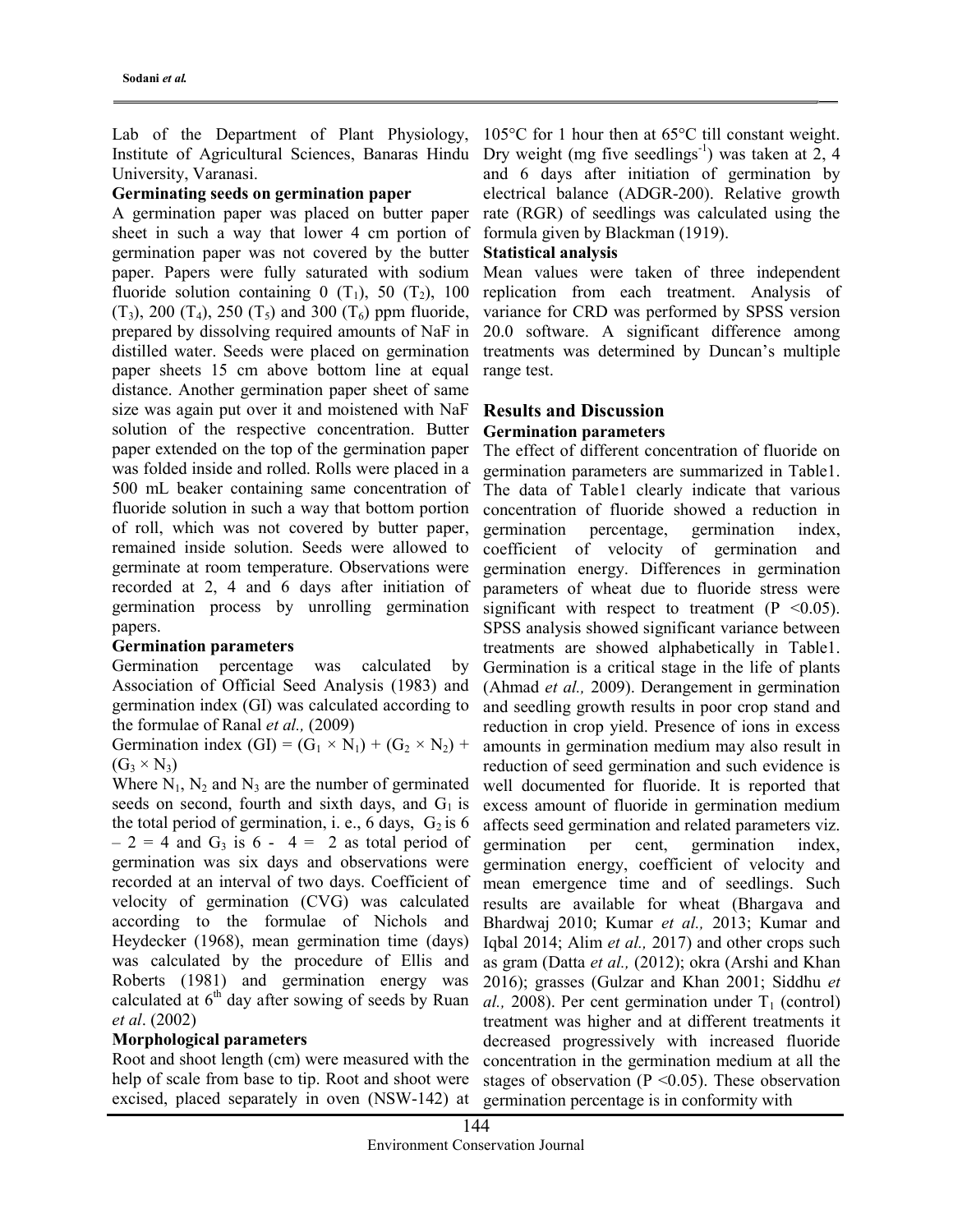$18.67 \pm 0.33$ <sup>d</sup>  $21.71 \pm 0.16$ <sup>e</sup>  $4.68 \pm 0.06$ <sup>a</sup>  $8.62 \pm 0.51$ 

| time (days) and Germination energy (%) of wheat genotype HUW-234 (mean data of two years) |                              |                                |                              |                                    |                                                       |                               |                                      |  |
|-------------------------------------------------------------------------------------------|------------------------------|--------------------------------|------------------------------|------------------------------------|-------------------------------------------------------|-------------------------------|--------------------------------------|--|
| <b>Treat</b>                                                                              | Germination percentage (%)   |                                |                              | <b>Germination</b><br><b>Index</b> | Coefficient of Mean<br>velocity<br>germination<br>(%) | of emergence<br>time (days)   | <b>Germination</b><br>energy $(\% )$ |  |
| ments                                                                                     |                              |                                |                              |                                    |                                                       |                               |                                      |  |
|                                                                                           | $43.08 \pm 1.93^{\circ}$     | $76.72 \pm 0.00^{\circ}$       | $86.93 \pm 3.08^{\circ}$     | $41.67 \pm 0.88^{\text{a}}$        | $32.30 \pm 0.85^{\text{a}}$                           | $3.52 \pm 0.16^d$             | $17.39 \pm 0.62^{\circ}$             |  |
| Т,                                                                                        | $41.15 \pm 1.93^{\circ}$     | $72.29 \pm 8.87^{ab}$          | $68.11 \pm 2.89^b$           | $38.33 \pm 2.34^{\circ}$           | $29.52 \pm 0.28^{\rm b}$                              | $3.71 \pm 0.07^{\rm d}$       | $14.39 \pm 0.89^b$                   |  |
| $T_3$                                                                                     | $35.01 \pm 2.11^b$           | $59.21 \pm 4.23$ <sup>bc</sup> | $58.11 \pm 2.84^{\circ}$     | $31.67 \pm 1.45^{\circ}$           | $26.29 \pm 0.35^{\circ}$                              | $4.08 \pm 0.10^{\circ}$       | $12.04 \pm 0.64^{\circ}$             |  |
| T <sub>4</sub>                                                                            | $30.79 \pm 2.11^{\text{bc}}$ | $51.14 \pm 6.15^{\circ}$       | $51.96 \pm 2.69^{cd}$        | $25.67 \pm 1.77$ °                 | $24.08 \pm 0.25^{\circ}$                              | $4.21 \pm 0.08^{bc}$          | $10.59 \pm 0.53$ <sup>cd</sup>       |  |
| $T_5$                                                                                     | $28.68 \pm 2.11^{\circ}$     | $46.92 \pm 3.85$ °             | $47.88 \pm 2.89^{\text{de}}$ | $24.00 \pm 3.06^{\text{cd}}$       | $23.42 \pm 0.19^{\circ}$                              | $4.43 \pm 0.07$ <sup>ab</sup> | $9.78 \pm 0.19$ <sup>de</sup>        |  |
| $T_{6}$                                                                                   | $26.57 \pm 0.00^{\circ}$     | $43.08 \pm 3.85$ °             | $42.12 \pm 2.89^e$           | $18.67 \pm 0.33$ <sup>d</sup>      | $21.71 \pm 0.16^e$                                    | $4.68 \pm 0.06^a$             | $8.62 \pm 0.51^e$                    |  |

Table 1: Effect of different concentrations of fluoride on germination percentage at 2, 4 and 6 days after initiation of germination, germination index, Coefficient of velocity of germination (%), Mean emergence

Presented data are means of three replicates with standard errors. Within each treatment, different letters indicate significant differences by Duncan's multiple range test at P <0.05

finding of Bhargava and Bhardwaj, 2010 in wheat. As compared to  $T_1$  (control) treatment, each increment in fluoride level in germination medium caused parallel reduction in germination index under  $T_2$ ,  $T_3$ ,  $T_4$ ,  $T_5$  and  $T_6$  treatments. The maximum coefficient of velocity of germination was recorded under  $T_1$  (control) treatment (32.30) which under  $T_2$ ,  $T_3$ ,  $T_4$ ,  $T_5$  and  $T_6$  treatments decreased to 29.52, 26.29, 24.08, 23.42 and 21.71, respectively. Increased fluoride concentration in germination medium resulted in increased mean emergence time significantly (P < 0.05). Under  $T_1$ (control) treatment mean emergence time was 3.52 days which under  $T_2$ ,  $T_3$ ,  $T_4$ ,  $T_5$  and  $T_6$  treatments increased to 5.39, 15.90, 19.60, 25.85 and 32.95 per cent, respectively. Data pertaining to germination energy was recorded at  $6<sup>th</sup>$  day after germination as level of fluoride in germination medium increased germination energy decreased. Under  $T_1$  (control) treatment germination energy was 17.39 % while under  $T_2$ ,  $T_3$ ,  $T_4$ ,  $T_5$  and  $T_6$  treatments it decreased to 14.39, 12.04, 10.59, 9.78 and 8.62%, respectively. Results are in accordance with the earlier finding. It is observed that at all stages fluoride caused significant reduction in germination and germination related parameters  $(P \le 0.05)$ , therefore, it is concluded that presence of fluoride in germination medium is toxic to germination and present study indicated that even 50 ppm fluoride in germination medium has toxic effect on germination and germination related parameters. Kumar et al. (2013) while working with different genotypes of wheat reported that toxicity of fluoride on germination of seed at 100 ppm and

 $T_6$  26.57 ± 0.00<sup>c</sup>

higher doses. 200 ppm fluoride has been lethal. While Bhargava and Bhardwaj (2010) reported 20 ppm fluoride to be lethal to the germination of wheat seeds var. Raj. 4083. Inhibition in seed germination might, therefore, be due to injurious effect of fluoride ions. It is documented that fluoride binds with divalent cations like  $Ca^{2+}$  and  $Mg^{2+}$  (Sethy and Ghosh, 2013). It is also reported that fluoride inhibits seed germination by inhibiting activity of α-amylase (Sethy and Ghosh, 2013).  $α$  -Amylase requires calcium for its activity. In the presence of fluoride activity of α-amylase declines due to binding of calcium with fluoride making calcium non-available. It results in suppressed breakdown of starch as a result germinating seeds in the presence of fluoride, do not get sufficient carbon skeleton for growth and energy and cause inhibition of germination. Such observation has also been reported by Sethy and Ghosh (2013). Reduction in seed germination was proportional to the fluoride concentration in the germination medium.

## Morphological parameters

The effect of various levels of fluoride on morphological parameters are summarized in Table 2, 3 and 4. Differences in morphological parameters of wheat due to fluoride stress were significant with respect to treatment  $(P < 0.05)$ . SPSS analysis showed significant variance between treatments are showed alphabetically in Table 2, 3 and 4. Fluoride not only retarded germination percentage and other germination related parameters, but also reduced root length and shoot length (Table 2) their dry weights (Table 3).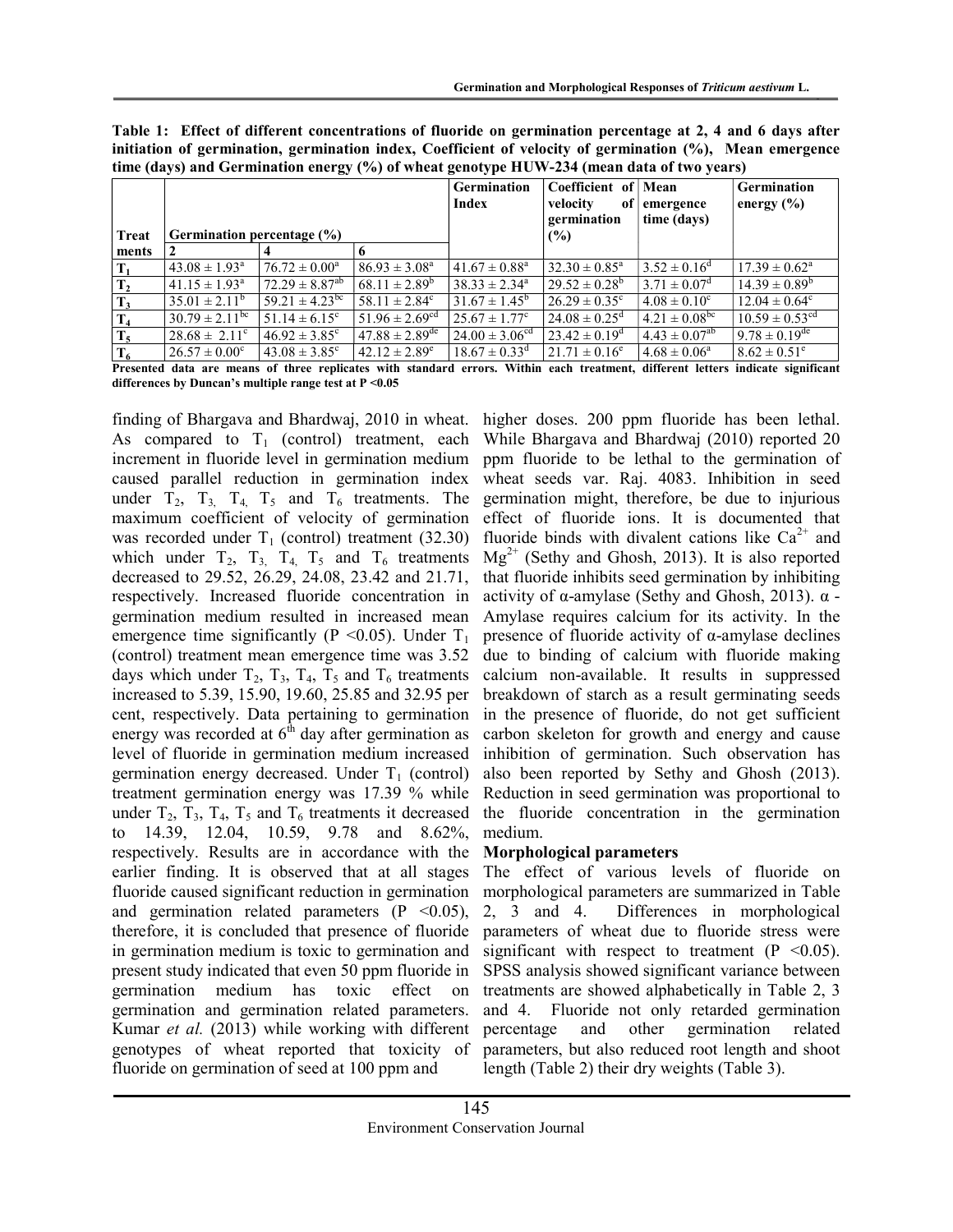| Treatm         | Root Dry Weight (mg 5 seedlings <sup>-1</sup> ) |                              |                               | Shoot Dry Weight (mg 5 seedlings -1 |                             |                                |
|----------------|-------------------------------------------------|------------------------------|-------------------------------|-------------------------------------|-----------------------------|--------------------------------|
| ents           |                                                 |                              |                               |                                     |                             |                                |
|                | $5.37 \pm 0.09^{\rm a}$                         | $12.33 \pm 0.21^{\circ}$     | $35.98 \pm 0.57^{\circ}$      | $4.37 \pm 0.09^{\rm a}$             | $11.25 \pm 0.51^{\circ}$    | $38.05 \pm 1.49^{\circ}$       |
| $\mathbf{T}_2$ | $4.72 \pm 0.15^{\circ}$                         | $11.07 \pm 0.09^{\circ}$     | $31.07 \pm 0.54^{\circ}$      | $3.88 \pm 0.10^{6}$                 | $8.78 \pm 0.16^{\circ}$     | $33.07 \pm 0.61^{\circ}$       |
| $T_3$          | $4.25 \pm 0.08^{\circ}$                         | $10.08 \pm 0.06^{\circ}$     | $23.55 \pm 0.64^{\circ}$      | $3.43 \pm 0.03^{\circ}$             | $7.05 \pm 0.13^{\circ}$     | $32.12 \pm 0.43^b$             |
| T <sub>4</sub> | $4.05 \pm 0.13^{\circ}$                         | $9.53 \pm 0.24$ °            | $20.70 \pm 0.78$ <sup>d</sup> | $3.12 \pm 0.06^{\rm d}$             | $6.23 \pm 0.23^d$           | $130.73 \pm 0.97$ <sup>5</sup> |
| $T_5$          | $3.62 \pm 0.09^{\rm d}$                         | $7.87 \pm 0.07$ <sup>d</sup> | $18.05 \pm 0.28^e$            | $2.63 \pm 0.07^e$                   | $5.57 \pm 0.08^{\text{de}}$ | $27.70 \pm 1.13^{\circ}$       |
| $T_6$          | $3.25 \pm 0.05^e$                               | $7.32 \pm 0.34$ <sup>d</sup> | $16.10 \pm 0.45$ <sup>f</sup> | $2.10 \pm 0.09$ <sup>f</sup>        | $5.20 \pm 0.13^e$           | $21.45 \pm 0.48$ <sup>d</sup>  |

Table 2: Effect of different concentrations of fluoride on root length and shoot length (cm) of wheat genotype HUW-234 at 2, 4 and 6 days after initiation of germination (mean data of two years)

Presented data are means of three replicates with standard errors. Within each treatment, different letters indicate significant differences by Duncan's multiple range test at P <0.05

Table 3: Effect of different concentrations of fluoride on root dry weight and shoot dry weight (mg 5 seedlings<sup>-1</sup>) of wheat genotype HUW-234 at 2, 4 and 6 days after initiation of germination (mean data of two years).

| Treatme        | Root length (cm)        |                         |                              | Shoot length (cm)           |                         |                              |  |
|----------------|-------------------------|-------------------------|------------------------------|-----------------------------|-------------------------|------------------------------|--|
| nts            |                         |                         |                              |                             |                         |                              |  |
| $T_1$          | $1.70 \pm 0.00^a$       | $6.33 \pm 0.09^a$       | $12.22 \pm 0.09^{\circ}$     | $0.90 \pm 0.03^{\text{a}}$  | $1.87 \pm 0.03^{\circ}$ | $5.37 \pm 0.09^{\rm a}$      |  |
| T <sub>2</sub> | $1.33 \pm 0.02^b$       | $5.52 \pm 0.19^b$       | $10.47 \pm 0.32^b$           | $0.73 \pm 0.02^b$           | $1.65 \pm 0.12^b$       | $5.03 \pm 0.19^{ab}$         |  |
| $T_3$          | $1.17 \pm 0.03^{\circ}$ | $5.35 \pm 0.13^b$       | $9.25 \pm 0.30^{\circ}$      | $0.53 \pm 0.03^{\circ}$     | $1.45 \pm 0.05^{\circ}$ | $5.10 \pm 0.06^{ab}$         |  |
| $T_4$          | $0.72 \pm 0.07^{\rm d}$ | $4.70 \pm 0.06^{\circ}$ | $7.85 \pm 0.34$ <sup>d</sup> | $0.35 \pm 0.05^{\text{d}}$  | $1.37 \pm 0.06^{\circ}$ | $4.95 \pm 0.08^b$            |  |
| $T_5$          | $0.47 \pm 0.03^e$       | $4.18 \pm 0.02^d$       | $6.57 \pm 0.36^e$            | $0.25 \pm 0.03^{\text{de}}$ | $1.33 \pm 0.06^{\circ}$ | $4.57 \pm 0.12$ <sup>c</sup> |  |
| $T_6$          | $0.33 \pm 0.07^e$       | $3.98 \pm 0.14^d$       | $5.95 \pm 0.23^e$            | $0.17 \pm 0.03^e$           | $1.12 \pm 0.02^d$       | $4.27 \pm 0.15^{\circ}$      |  |

Presented data are means of three replicates with standard errors. Within each treatment, different letters indicate significant differences by Duncan's multiple range test at  $P < 0.05$ 

Table 4: Effect of different concentrations of fluoride on relative growth rate (mg mg<sup>-1</sup> day<sup>-1</sup>) and root: shoot ratio (dry weight basis) of wheat genotype HUW-234 at 2, 4 and 6 days after initiation of germination (mean data of two years).

| Treatm         | $RGR$ (mg mg <sup>-1</sup> day <sup>-1</sup> ) |                              |                            | R:S (dry weight basis)       |                         |                          |
|----------------|------------------------------------------------|------------------------------|----------------------------|------------------------------|-------------------------|--------------------------|
| ents           |                                                |                              |                            |                              |                         |                          |
|                | $1.14 \pm 0.01^{\circ}$                        | $0.44 \pm 0.01^{\circ}$      | $0.57 \pm 0.02^{ab}$       | $1.24 \pm 0.02^{\circ}$      | $1.10 \pm 0.06^{\circ}$ | $0.95 \pm 0.04^{\circ}$  |
| T <sub>2</sub> | $1.08 \pm 0.00^{\circ}$                        | $0.42 \pm 0.01^{\text{abc}}$ | $0.59 \pm 0.01^{ab}$       | $1.22 \pm 0.07^{\mathrm{b}}$ | $1.26 \pm 0.02^{\circ}$ | $0.94 \pm 0.00^{\circ}$  |
| $T_3$          | $1.02 \pm 0.00^{\circ}$                        | $0.40 \pm 0.00^{bc}$         | $0.59 \pm 0.00^{ab}$       | $1.24 \pm 0.03^{\text{ b}}$  | $1.43 \pm 0.03^{ab}$    | $0.73 \pm 0.03^{\rm bc}$ |
| $T_4$          | $0.98 \pm 0.01^{\rm d}$                        | $0.39 \pm 0.01^{\rm bc}$     | $0.59 \pm 0.01^{ab}$       | $1.30 \pm 0.07^{\circ}$      | $1.53 \pm 0.04^{\circ}$ | $0.67 \pm 0.03^{\rm bc}$ |
| $T_5$          | $0.92 \pm 0.01^{\circ}$                        | $0.38 \pm 0.01^{\circ}$      | $0.61 \pm 0.01^{\text{a}}$ | $1.37 \pm 0.03^{b}$          | $1.41 \pm 0.02^{ab}$    | $0.65 \pm 0.02^{\circ}$  |
| $T_6$          | $0.84 \pm 0.01^{\text{t}}$                     | $0.42 \pm 0.02^{ab}$         | $0.55 \pm 0.03^b$          | $1.55 \pm 0.07^{\text{ a}}$  | $1.41 \pm 0.03^b$       | $0.75 \pm 0.02^b$        |

Presented data are means of three replicates with standard errors. Within each treatment, different letters indicate significant differences by Duncan's multiple range test at P <0.05

fluoride has been reported by Sabal et al. (2006); Pant et al. (2008); Bhargava and Bhardwaj, (2010) and Singh et al. (2017). In the initial germination stage germinating seedlings are totally dependent on the reserves present in the seeds. Reduction in above-mentioned parameters with increased level of fluoride indicated that supply of carbon skeleton to actively growing regions of seeds is hampered by fluoride. Even 50 ppm fluoride was sufficient to cause significant reduction in growth parameters of

Reduction in seedling growth in the presence of seedling while 300 ppm appeared to be very toxic. Data indicated that mean values for root and shoot length increased significantly with increased germination time, while mean values for treatments decreased significantly  $(P \le 0.05)$  with increased fluoride concentration in the germination medium (Table 2). The data on root and shoot dry weight fallowed same trend as observed in length parameters (Table 3). These findings are conformity with study of Bhargava and Bhardwaj, 2010 in wheat. As root : shoot ratio marginally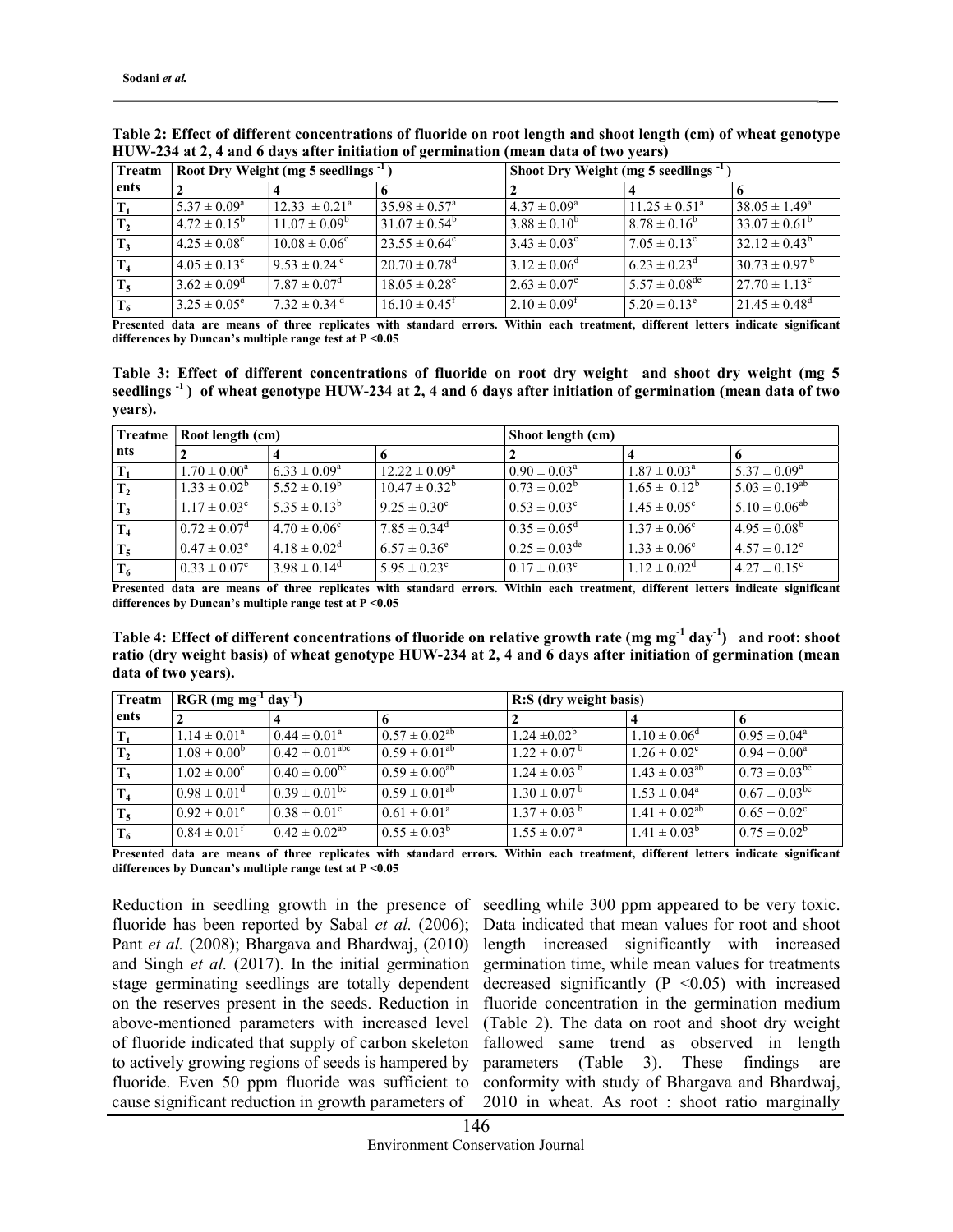(Table 4). 300 ppm fluoride caused relatively higher allocation of dry matter toward roots. Regulation of partitioning of assimilate between different sinks by fluoride has already been reported (Arya 1971), therefore, present observations are in accordance with this work. When relative growth rate (RGR) of growing seedlings was calculated; it was significantly higher between 0-2 days, declined sharply between 2-4 days and then increased marginally between 4-6 DAS (Table 4). With increased fluoride level in germination medium relative growth rate declined it further indicated that efficiency of seedlings to accumulate dry matter per unit of existing dry matter declined in the presence of fluoride. Literature is available to indicate effect of fluoride on RGR by Sodani et al. (2018), but this investigation indicated that fluoride tends to retard efficiency of accumulation of dry matter per unit of existing dry matter in wheat seedlings. On the basis of present investigation it is, therefore, concluded that fluoride has toxic effect on seed germination, utilisation of reserve seed materials by developing seedlings and apportioning of dry matter between

#### References

- Agalakova, N.I., & Gusev, G.P. (2012). Fluoride induces oxidative stress and ATP depletion in the rat erythrocytes in vitro. Environment Toxicology and Pharmacology, 34(2), 334-337.
- Ahmad, S., Ahmad, R., Ashraf, M.Y., Ashraf, M., & Waraich, E.A. (2009). Sunflower (Helianthus annus L.) response to drought stress at germination and growth stages. Pakistan Journal of Botany, 41(2), 647-654.
- Alim, Ahmad, Munir, Khan, Mustafa, Ullah, Ahmad, Khan, Yasinzai, Zia, Khan, & Khan. (2017). The effect of different concentrations of the fluoride ion on the growth and nutritional value of two elite genotypes of Triticum aestivum. Research report Fluoride, 50(1 Pt 2), 143–150.
- Arshi, I., & Khan, T.I., (2016). Effect of Sodium Fluoride on Seed Germination, Seedling Growth and Biochemistry of Abelmoschus esculentus. Journal of Plant Biochemistry and Physiology, 4, 170.
- Arya, K.P.S. (1971). Ecophysiological and cytogenetical response of certain crop plants to sodium fluoride and sulphur dioxide toxicity. Ph.D. Thesis (Ag. Botany), B.H.U., Varanasi, U.P. (India).

improved under 50 to 300 ppm fluoride levels root and shoot of germinating seedlings. Lesser availability of carbon skeleton in fluoride treated seedlings is the major cause for reduced germinating seedlings strength and other parameters related with germination.

#### Conclusion

In the present investigation concluded that increase concentration of fluoride in germination medium from 0 to 300 ppm reduced germination per cent, germination index, coefficient of velocity of germination, germination energy, root shoot length and their dry weight and relative growth rate while mean emergence time and root shoot ratio increased with increased concentrations of fluoride. Nevertheless, mechanism by which fluoride alters dry matter apportioning between root and shoot and regulates germination related parameters are to be studied.

#### Acknowledgement

This work is a part of Ph D program of first author. UGC-BHU Research Fellowship received during her study period is thankfully acknowledged.

- Association of official seed analysis (AOSA), (1983). Seed Vigor Testing Handbook. Contribution No. 32 to the handbook on seed testing. Association of Official Seed Analysis, Springfield, III.
- Bhargava, D., & Bhardwaj, N. (2010). Effect of sodium fluoride on seed germination and seedling growth of Triticum aestivum var. RAJ.4083. Journal of Phytology,  $2(4)$ , 41–43.
- Blackman, V.H. (1919). The compound interest law and plant growth. Annals of Botany, 33, 353–360.
- Chaudhary, K., & Khan, S. (2014). Effect of plant growth promoting rhizobacteria (PGPR) on plant growth and fluoride (F) uptake by F hyperaccumulator plant Prosopis juliflora. International Journal of Recent Scientific Research, 5, 0976-3031.
- Datta, J.K., Maitra, A., & Mondal N.K. (2012). Studies on the fluoride toxicity on germination and seedlings growth of gram seed (Cicer arietinum L. cv. Anuradha). Journal Stress Physiology and Biochemistry, 8(1), 194-02.
- Ellis, R.A., & Roberts, E.H. (1981). The qualification of aging and survival in orthodox seeds. Seed Science and Technology, 9, 373–409.